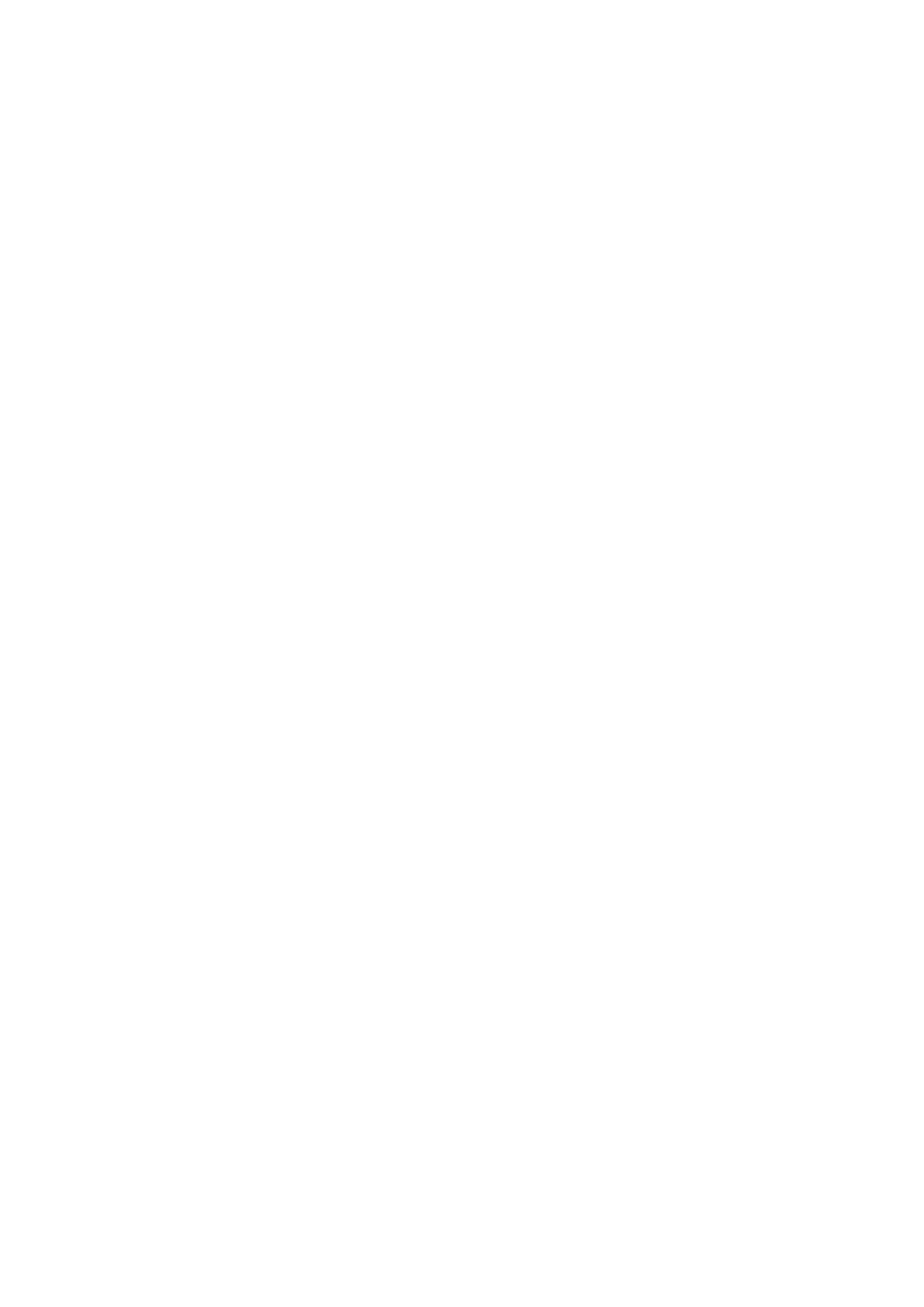

*St Anne's RC Primary* 



*'We Grow Together in God's Love'*

### Fire Policy 2021

### **FIRE MARSHAL/ WARDEN**

Fire Marshal or Warden, whatever the names used the role in St Anne's RC is the same. The contents of this document are targeted at a general working environment and whilst the basic principles apply to all workplaces, the degree of protection and the procedures adopted may vary dependent upon a number of factors, such as the premises used, the nature of the operation, the type of work conducted, and those persons potentially at risk. All of which should have been taken into consideration during the Fire Risk Assessment conducted by, or on behalf of, your employer prior to the formulation of the fire safety policy and procedures for your workplace.

#### **WHY FIRE MARSHAL TRAINING**

### **LEGISLATION**

Often its quoted that its needed because of the Regulatory Reform (Fire Safety ) Order 2005, when in fact training has been a basic requirement under the Health and Safety at Work Act 1974.

Employers, or anyone who has control of a workplace, have an obligation to provide:

- A means of detecting fire and of raising the alarm.
- A means of escape.
- Means of fighting a fire.

We are also obliged to conduct a fire risk assessment of the workplace, which includes:

- Identifying the hazards.
- Identifying those at risk.
- Evaluating the risks.
- Conducting any remedial action required.
- Recording the findings.
- Regularly reviewing the assessment.

Clearly then Included as part of this process is the requirement to conduct formal training in both fire precautions and procedures. Fires in the workplace more usually occur because they have either been deliberately started, or those present are unaware or careless of the possible fire hazard.

Consequently, compliance with legislation is not predominantly done for fear of prosecution; fire precautions, and training in particular, save and protect:

### *Employees Lives, Property and our Jobs*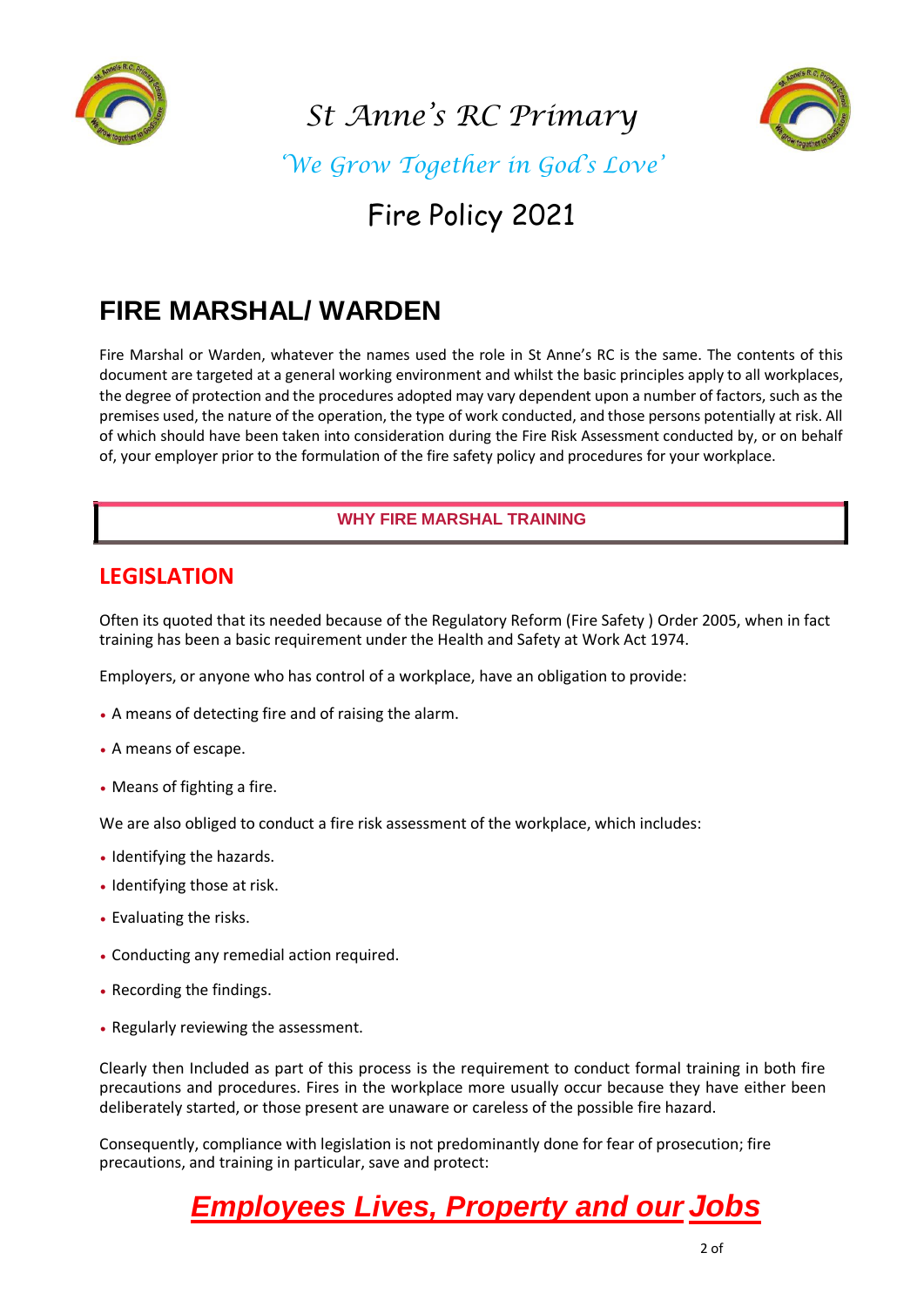#### **FIRE PREVENTION**

In order for a fire to start and for combustion to continue there has to be three elements. This is often referred to as the Fire Triangle.

If there is sufficient source of fuel enough Oxygen and the temperature is raised and maintained above a certain level and exothermic reaction takes place , the result of which is fire. Likewise, the removal of any on these elements will extinguish the fire.

Fire prevention is therefore an exercise in avoidance of these three elements coming together thereby creating the conditions for fire. This is done by:

- Initially exercising control over any potential sources of ignition (heat source) and any potential combustible substance ( fuel).
- Secondly controlling the available combustible substance and potential sources of oxygen supply, to restrict the spread of any fire that does occur.

#### **THE FIRE TRIANGLE**

Naked flames, smoking materials, electrical equipment, friction, hot surfaces etc.

#### AIM

Reduce all potential sources of ignition to the absolute minimum by removing all of those that are non-essential from the workplace. in addition, strictly controlling any that must remain.



# Oxidizing materials etc products.

#### **HEAT FUEL**

Wood, paper, textiles, plastics, Flammable liquids and gases, waste materials (dust, fluff, shavings) etc.

AIM Reduce all potential fuels to the absolute minimum by only introducing sufficient materials into the workplace that are essential to complete the immediate task inhand. In addition, the **OXYGEN immediate removal from** the Airflow, oxygen cylinders, workplace of all waste

Restricting the availability of oxygen to any fire by means of containment and compartmentalization. In addition, by reducing to the absolute minimum all alternate sources of supply.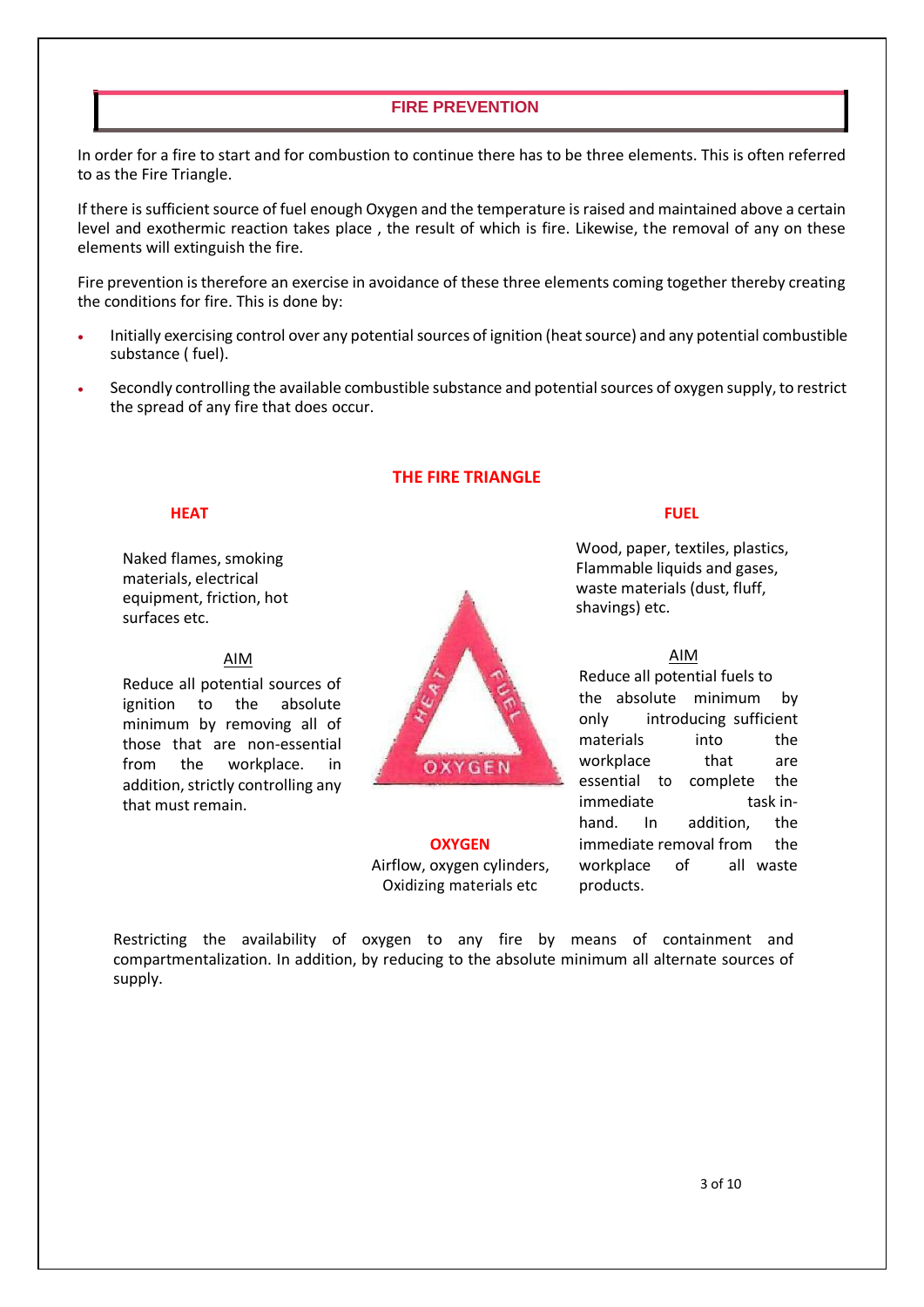#### **COMPONENTS OF FIRE PREVENTION**

#### **GOOD PROCEDURES.**

In addition to the procedures that exist to cater for the actions to be carried out in the event of a fire, there should also be those that cater for preventative measures such as safe working practices, regular inspections, the end of day close down procedure and staff training. Well considered, thoroughly devised and addressing all of the significant findings of the Fire Risk Assessment.

#### **GOOD HOUSEKEEPING.**

Keeping the workplace clean and tidy by regularly removing all waste and rubbish, especially at the end of the working day and prior to any close down period. Don't over look those infrequently visited areas (basements, attics, boiler rooms, plant rooms, lift shafts etc), and always include outside areas.

#### **STORAGE**

Storage areas should be appropriate for their contents and suitably separated from other parts of the premises. Within stores there should be sufficient space between stacks to allow ease of access and to help restrict any fire growth.

Only store what you need in quantities that cater for your immediate operational requirements. Additionally, only draw from storage sufficient materials to complete the task in hand.

#### **EQUIPMENT**

All equipment should be used, maintained and serviced in accordance with the manufacturers instructions. Appliances and installations should also be regularly inspected and tested and all defects reported and rectified immediately.

The use of extension leads should be kept to a minimum and care taken to ensure that they are not overloaded. In general, extension cables should only be used as a temporary measure.

All equipment not in use should be switched off and isolated from electrical circuits, especially at the end of the working day and during any periods when the premises will be unoccupied.

#### **CONTRACTORS**

Whilst on site provision should be made for their safety, and any work should be authorized, monitored and contingency measures applied as required to offset any consequence on routine procedures or in the eventuality of having to evacuate the premises.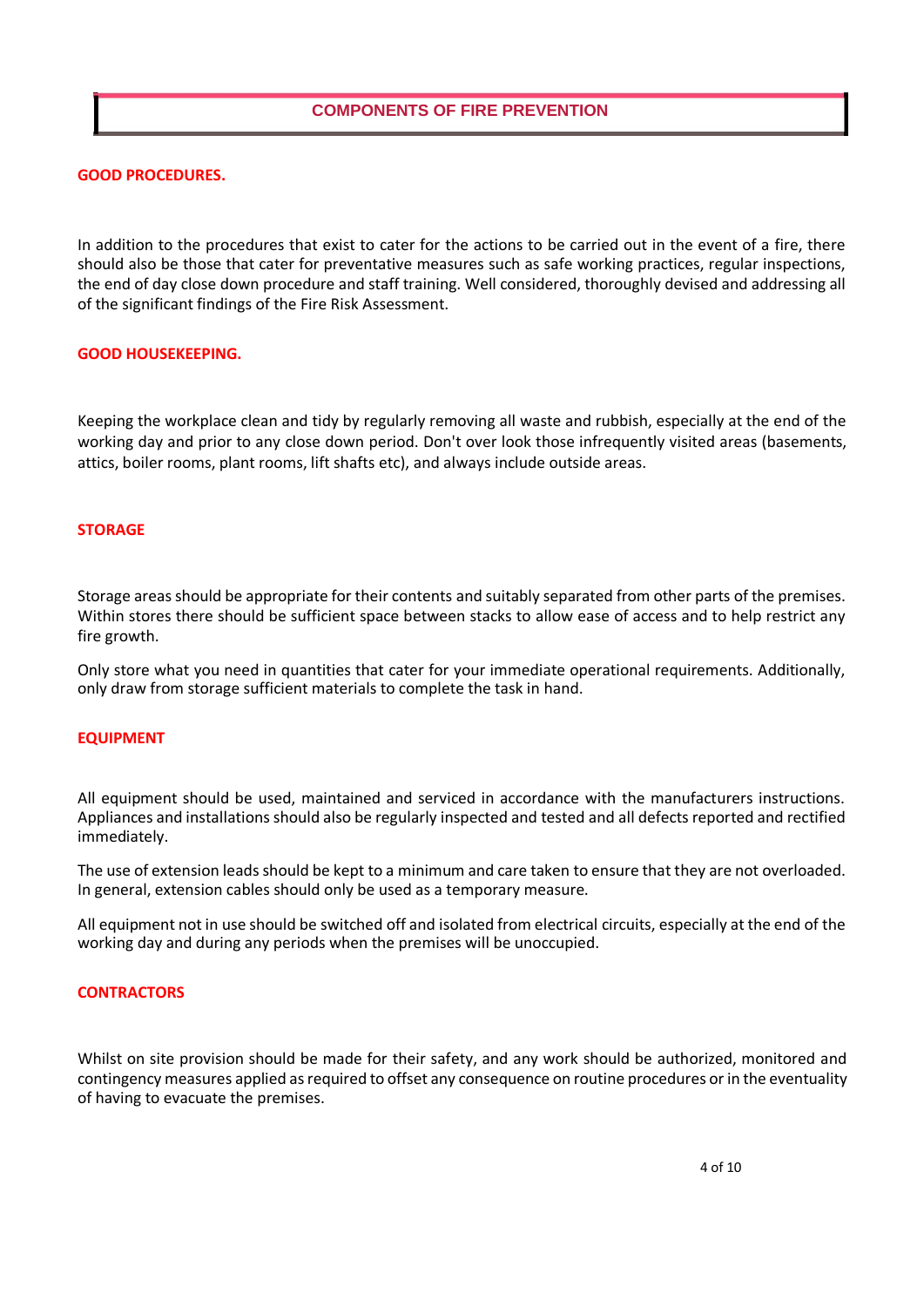#### **FIRE DOORS.**

Never wedged or held open with anything other than an Automatic Release Device that complies with the appropriate British Standard. Self-closing devices are capable of cleanly closing the door properly into its rebates without any assistance.

Nothing is placed to hamper the correct operation of any doors fitted with an Automatic Release Device and that they are closed during silent hours or prior to any close down period.

Fire doors to storage or service areas should be locked closed at all times when not in use.

#### **FIRE EXITS .**

All routes leading to and beyond Fire Exits are to remain free of any obstacle or

obstruction at all times. If doors are secured during close down periods they must be available as soon as the building is reoccupied. Emergency fastenings should be checked at least weekly to ensure that they operate as intended.

#### **EMERGENCY LIGHTING.**

On a daily basis check to ensure that all indicator lamps contained within the lighting units are lit. Emergency lighting is thereafter tested on a monthly basis and serviced every six months by a competent engineer.

#### **EVACUATION SIGNAGE.**

Available, apparent and unambiguous at all times on a continual route until a final fire exit is reached.

#### **ALARM SYSTEMS.**

Call points are to be available at all times. Ensure the console indicates normal operation on a daily basis and the system is sounded weekly.

#### **FIRE FIGHTING EQUIPMENT.**

Must be available at all times. Basic inspection on at least a weekly basis to ensure tamper indicators are intact, the unit is holding it's pressure and that there are no obvioussigns of damage. Fire extinguishers should thereafter being serviced by a competent engineer on an annual basis.

#### **STAFF TRAINING.**

All new staff must be instructed in the evacuation procedures and shown their means of escape as part of their induction process. Thereafter all staff should receive refresher training in fire precautions and the procedures that exist in the workplace on a regular basis. A regular basis being determined by the type of workplace, but should be no more than annually. Night staff are to receive training on a quarterly basis.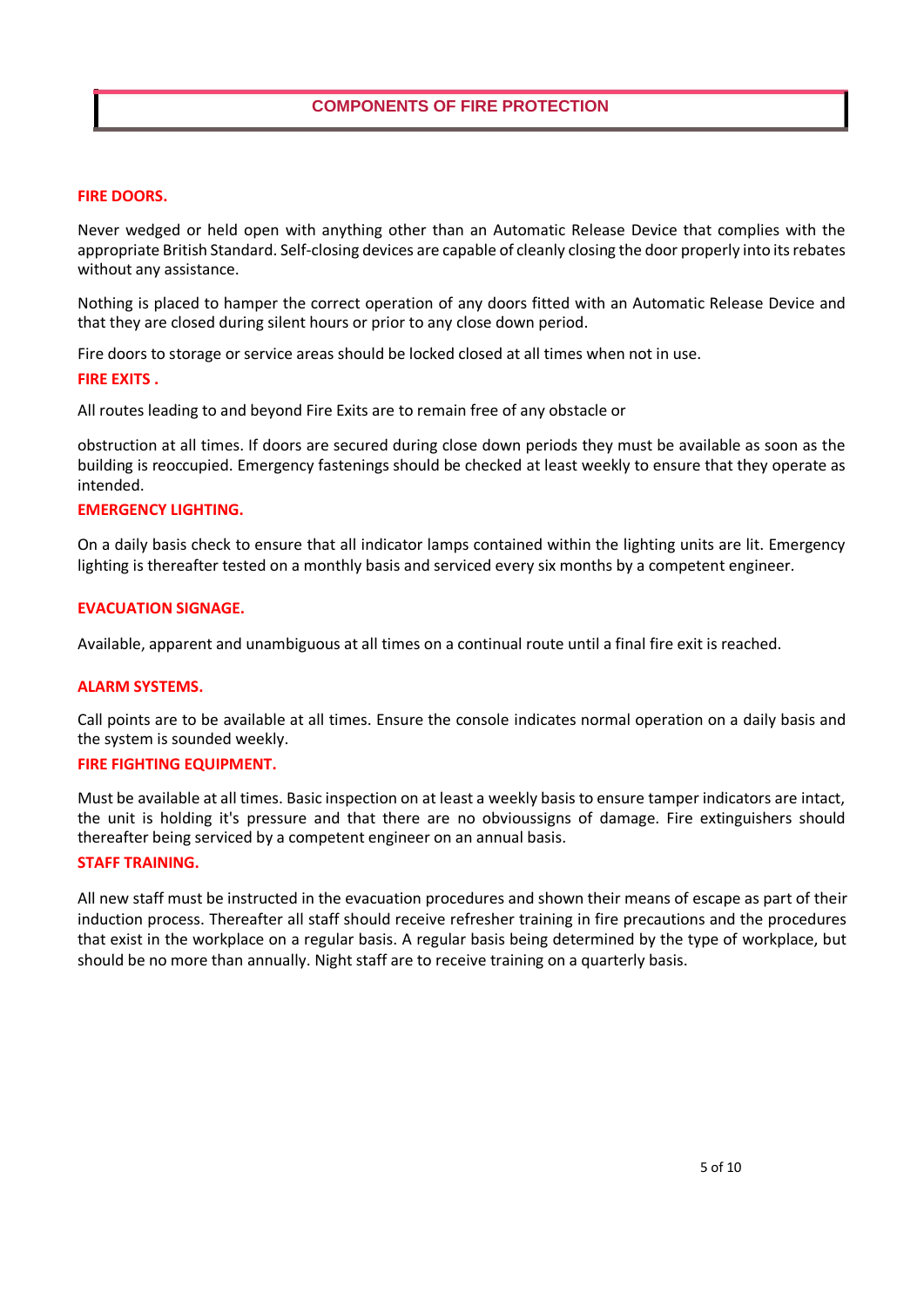#### **THE BEHAVIOUR OF FIRE IN BUILDINGS**



Unlike outdoors, where the smoke and heat can readily disperse into the surrounding atmosphere, in buildings they will rise and become contained by the walls and ceilings.

The majority of people killed or injured in fires are so as a result of smoke inhalation. Smoke contains a large number of irritant and toxic products. A comparatively small fire can generate a large amount of smoke; a waste paper bin fire can rapidly fill an average sized room very quickly. Unchecked, the smoke and heat will travel through a building very quickly.

Anyone caught in a smoke filled environment will have his or her ability to evacuate severely hampered. Their vision will be impaired by the thickness of the smoke and the irritation to their eyes. They may well become disorientated and the speed at which they move will reduce to less than a third of normal walking pace. Additionally the nose, mouth and throat will become highly irritated and panic sets in. Before long they will start to feel the effects of some of the toxins and shortly thereafter they will lose consciousness. People in buildings may have no more than 2 minutes in a smoke filled environment so:

- Always raise the alarm promptly.
- Never delay an evacuation.
- Never wedge open doors.
- Always maintain a clear means of escape.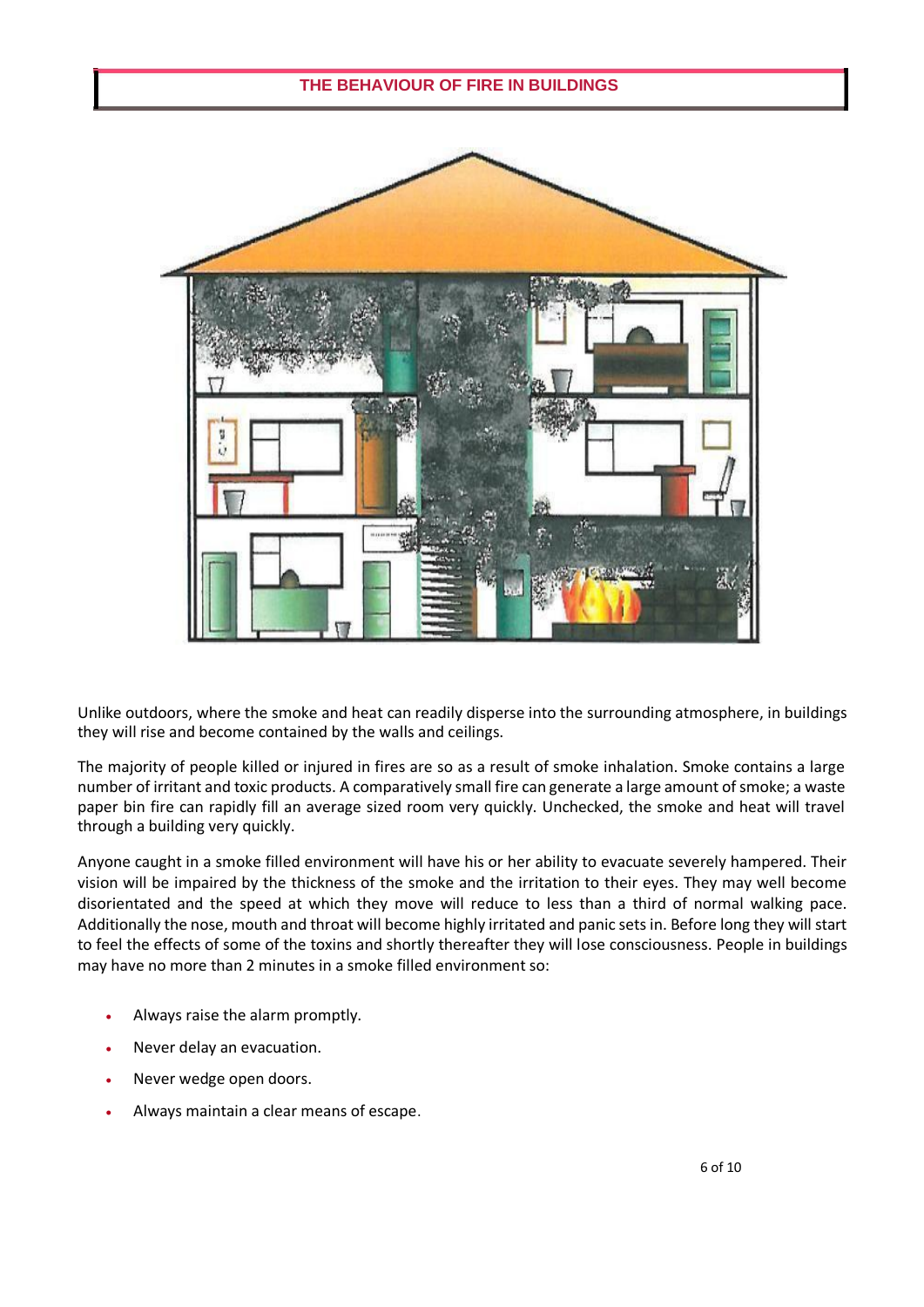#### **ACTIONS TO CARRY OUT IN THE EVENT OF A FIRE**

#### **ON DISCOVERING A FIRE:**

- Raise the alarm without delay.
- Leave by the nearest fire exit taking any visitors with you. Do not delay your exit to collect belongings.
- Close windows and doors behind you.
- Do not use lifts.
- Go immediately to the assembly area and ensure that you are accounted for.
- Do not re-enter the building until the all clear has been given.

#### **ON HEARING THE FIRE ALARM:**

- Leave by the nearest fire exit taking any visitors with you. Do not delay your exit to collect belongings.
- Close windows and doors behind you.
- Do not use lifts.
- Go immediately to the assembly area and ensure that you are accounted for.
- Do not re-enter the building until the all clear has been given.

#### **IF ASSISTING WITH THE EVACUATION:**

- Commence the sweep from the furthest point away from your fire exit so that you are always moving towards a place of safety.
- Thoroughly check the area to ensure that all occupants have evacuated. Checks on toilet areas should include a check on each individual cubicle.
- Never open a door if you suspect that there may be a fire beyond it. If in doubt check the door with the back of your hand.
- If you encounter any persons present they should be instructed to evacuate immediately.
- All visitors and members of the general public should be ushered to an exit not just pointed in the general direction of one.
- Do not delay your own evacuation if you encounter somebody who refuses to leave. Brief the Designated Person accordingly upon your arrival at the assembly area.

7 of 10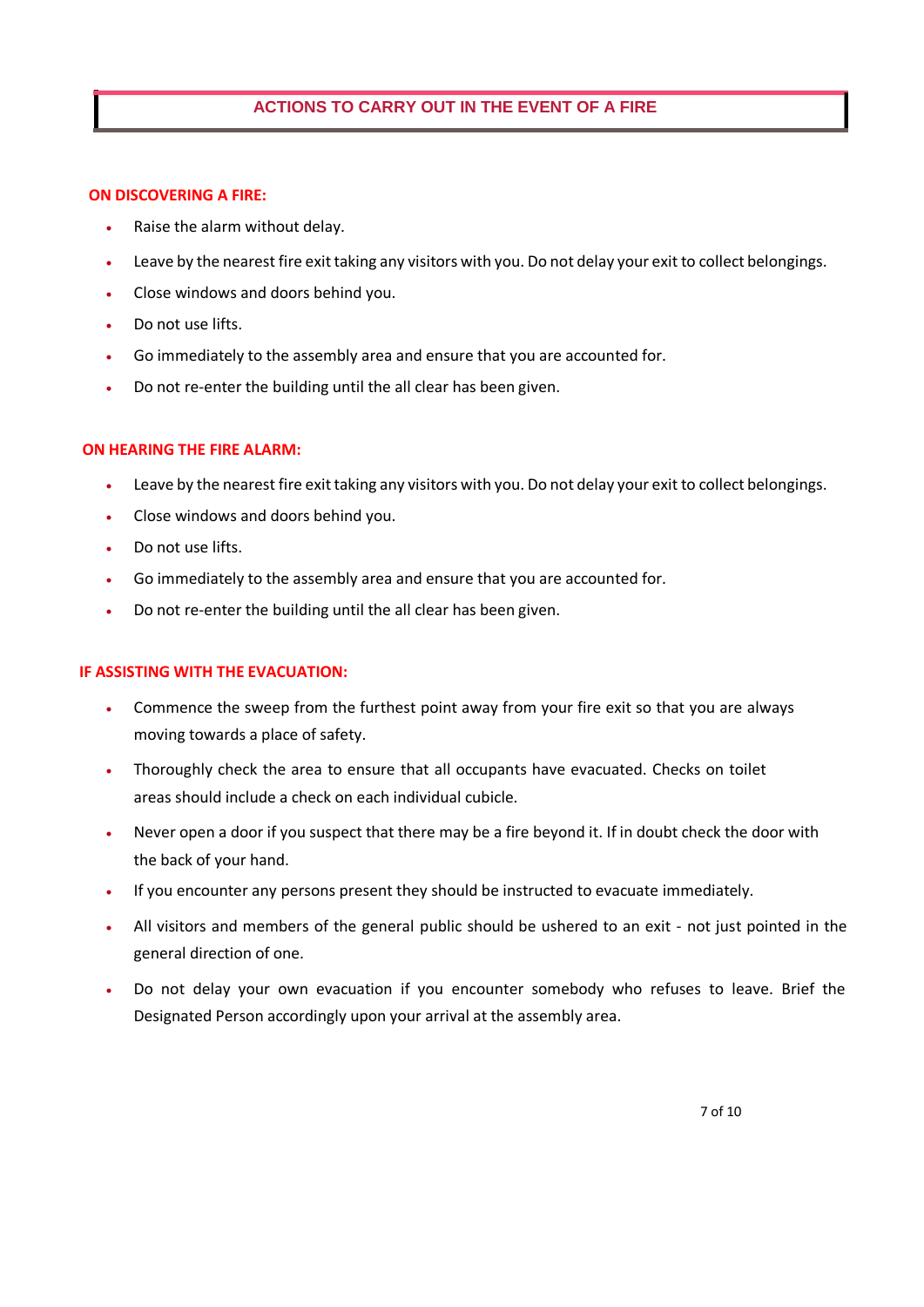#### **FIRE FIGHTING EQUIPMENT**

#### **GENERAL RULES FOR FIGHTING A FIRE**

- Always raise the alarm first.
- Only attempt to tackle a fire if you have received training in the safe operation of the fire fighting equipment and only if it is safe to do so.
- Do not attempt to fight a fire that you have not previously sighted.
- Ensure you select the correct type of extinguisher. Do not fight a fire if you are unsure what is burning or if you have any doubts about using the equipment. Remember, fire extinguishers are intended for small fires in their early stages. **Do not put yourself in danger always keep yourself between the fire and the nearest fire exit** .
- Always tackle the fire from the furthest distance possible, and always keep a means of escape available to you.
- If the fire continues to grow despite your efforts to extinguish it, or if it is becoming too hazardous to remain, abandon it.
- Irrespective of the outcome, wherever possible close the door on the room.
- Always report the outcome of your attempt immediately to the Designated Person.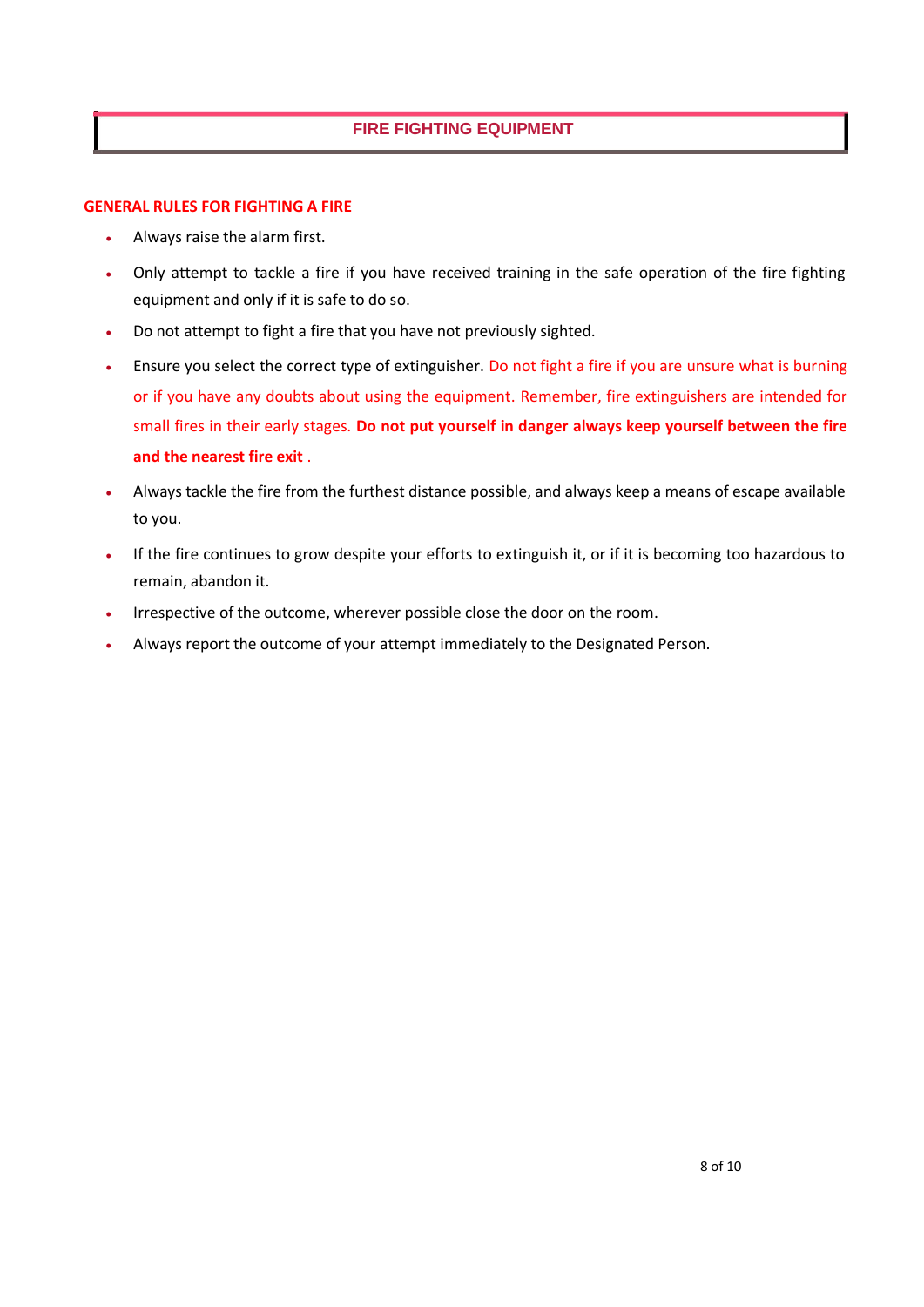| <b>TYPES OF FIRE EXTINGUISHER</b>                                                                                |                                                                                                                                                                    |                                                                                                                                                                                                               |
|------------------------------------------------------------------------------------------------------------------|--------------------------------------------------------------------------------------------------------------------------------------------------------------------|---------------------------------------------------------------------------------------------------------------------------------------------------------------------------------------------------------------|
| <b>TYPE</b>                                                                                                      | <b>USE</b>                                                                                                                                                         | <b>DANGER</b>                                                                                                                                                                                                 |
| <b>WATER</b><br><b>WATER</b><br>$\boxed{\mathbf{A}}$                                                             | Class 'A' Fires<br>(Wood, Paper, Textiles)                                                                                                                         | Do not use on live electrical equipment, flammable<br>liquids, cooking oils or fats.                                                                                                                          |
| CO <sub>2</sub><br>CO <sub>2</sub><br>ä<br>s.                                                                    | Class 'B' Fires<br>(Flammable liquids)<br>Safe to use on live electrical<br>equipment.                                                                             | Exercise caution when used in confined spaces -<br>ventilate the area once the fire has been<br>extinguished.<br>Danger of re-ignition.<br>Do not use on cooking ails or fats.<br>Do not hold discharge horn. |
| <b>DRY POWDER</b><br><b>DRY</b><br>POWDER<br>$\mathbf{A}$<br>$\blacksquare$<br>$\vert$ G $\vert$<br>$\mathbf{v}$ | Class 'A' Fires<br>(Wood, paper, textiles)<br>Class 'B' Fires<br>(Flammable liquids)<br>Class 'C' Fires<br>(Gases)<br>Safe to use on live electrical<br>equipment. | Danger of re-ignition.<br>Do not use on cooking oils or fats.<br>Due to the danger of explosion, fires involving<br>gases should be tackled by shutting off the source<br>of supply.                          |
| FOAM (AFFF)<br>FOAM<br>$\mathbf{A}$<br>$\blacksquare$                                                            | Class 'A' Fires<br>(Wood, paper, textiles)<br>Class 'B' Fires<br>(Flammable liquids)                                                                               | Do not use on cooking oils or fats.<br>Same feam extinguishers are not suitable for use<br>on live electrics.                                                                                                 |
| <b>WET CHEMICAL</b><br><b>WET</b><br>CHEMICAL<br>$\mathbf{F}$<br>$\mathbf{A}$                                    | Class 'F' Fires<br>(Cooking oils and fats)<br>Class 'A' Fires<br>(Wood, paper, textiles)                                                                           | Do not use on live electrical equipment or Class 'B'<br>flammable liquid fires.                                                                                                                               |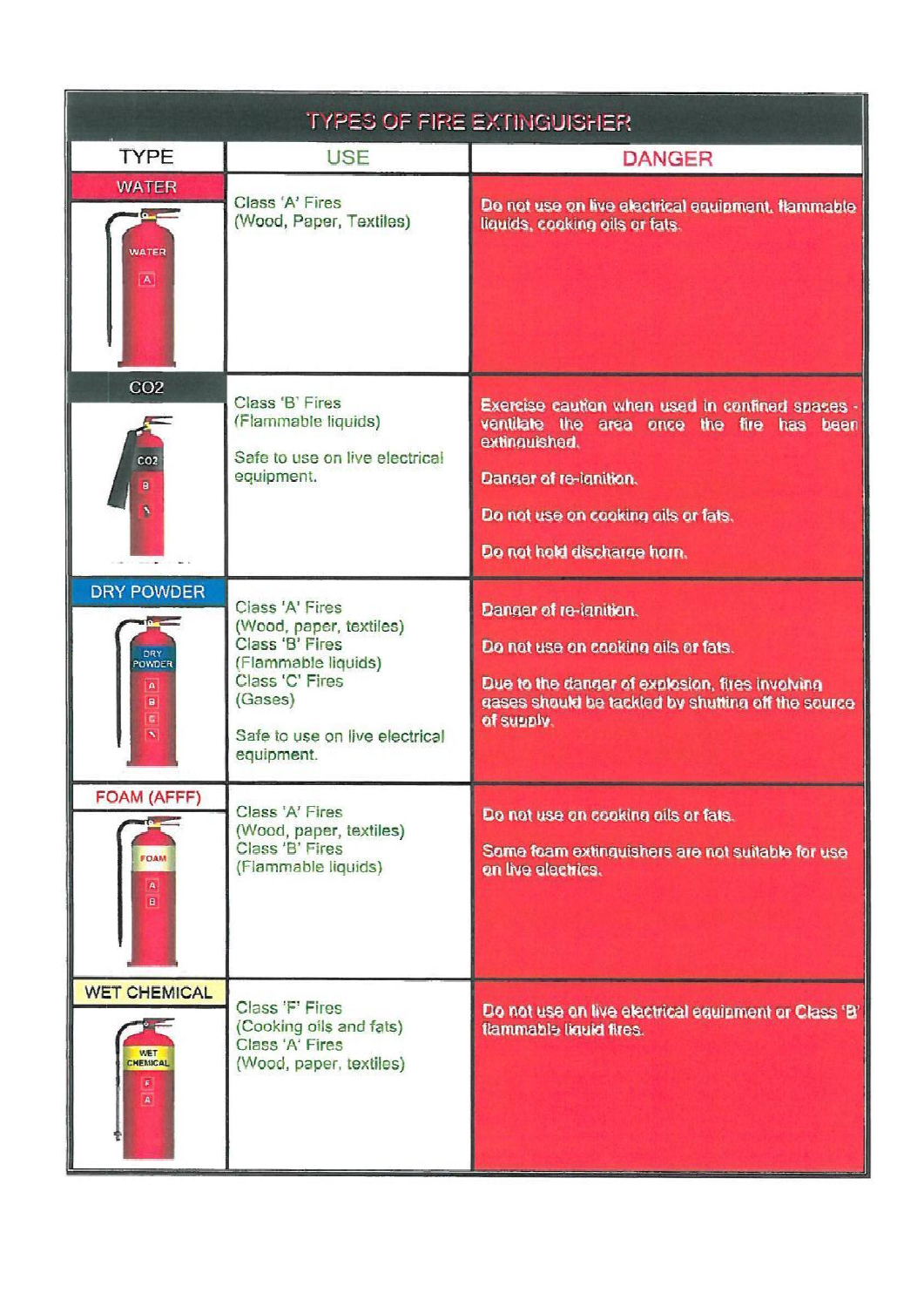#### **THE ROLE OF A FIRE MARSHAL / WARDEN**

The employer, having taken into account the findings of the Fire Risk Assessment, will determine the tasks required to be performed by a Fire Marshal. More usually these will include:

#### DURING ROUTINE WORKING

To check that:

- Those present in the workplace are complying with procedures and abiding by safe working practices.
- Fire doors fitted with a self-closing device are not wedged open and close completely under their own effort.
- Fire doors to service and storage areas are locked shut when not in use.
- Fire doors fitted with an Automatic Release Device are capable of closing unhindered should the device be triggered.
- Fire exits are available, operate correctly and all evacuation routes leading to and beyond them remaining free of any obstructions or hazards.
- All emergency lighting indicator lamps are lit.
- Fire alarm call points are visible, unobstructed and available.
- Fire detectors and sensors are undamaged, free of any accumulations of dust and not subject to any conditions likely to interfere with their correct operation.
- Control panels for any fire protection equipment are indicating normal operation.
- Fire extinguishers are where they should be, unobstructed and in a usable condition.

#### **AS REQUIRED**

- Staff to receive training as part of their induction process and thereafter on a regular basis in both general fire precautions and local procedures.
- Basic maintenance and testing of fire protection equipment and facilities.

#### **IN THE EVENT OF AN EVACUATION**

To conduct a sweep of a pre-designated area to ensure that all occupants have evacuated while helping any colleague with his Personal Evacuation (PEP) And any customer that may have difficulty evacuating the site.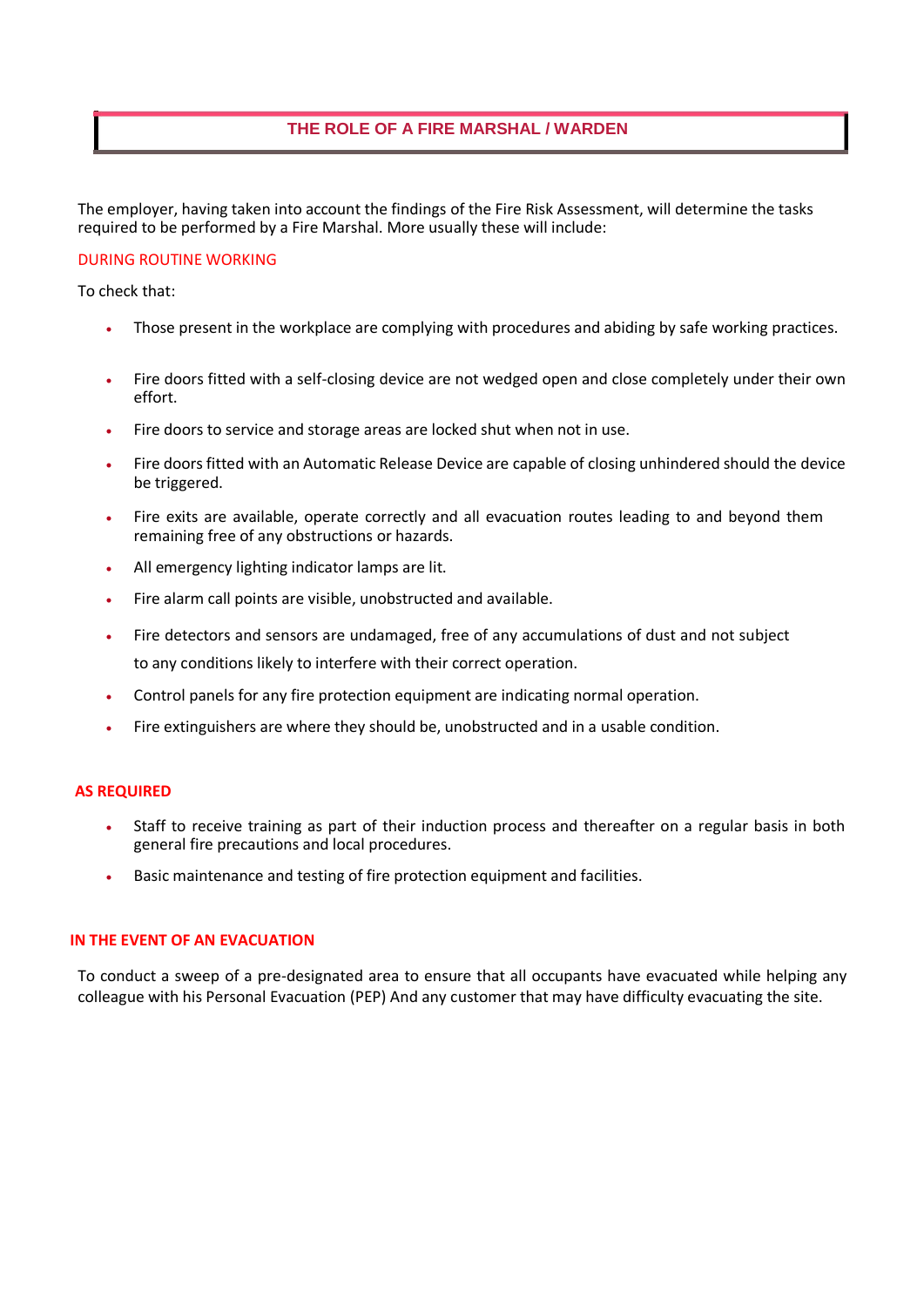## **Fire Marshal/ Warden**

Head Teacher: Amy Wainwright Site Manager: Neil Walsh Office Staff: Karen Smith/ Julie Spiller/ Lisa Holt TA: Andrea Platt/Angie Wood

# **Responsibility**

Headteacher/Julie/Lisa: offices, staff room, meeting room, PPA room and staff toilets.

Angie/Bernie: All KS2 classrooms, toilets and library area/hall/kitchen

Site manager/Andrea:

Key Stage 1 including all classrooms, toilets, library area, rainbow room, welcome room and The Haven.

Office staff: To guard the front entrance stopping people from entering. To meet the fire officer.

# **Meeting Place**

Back of the playground against fence.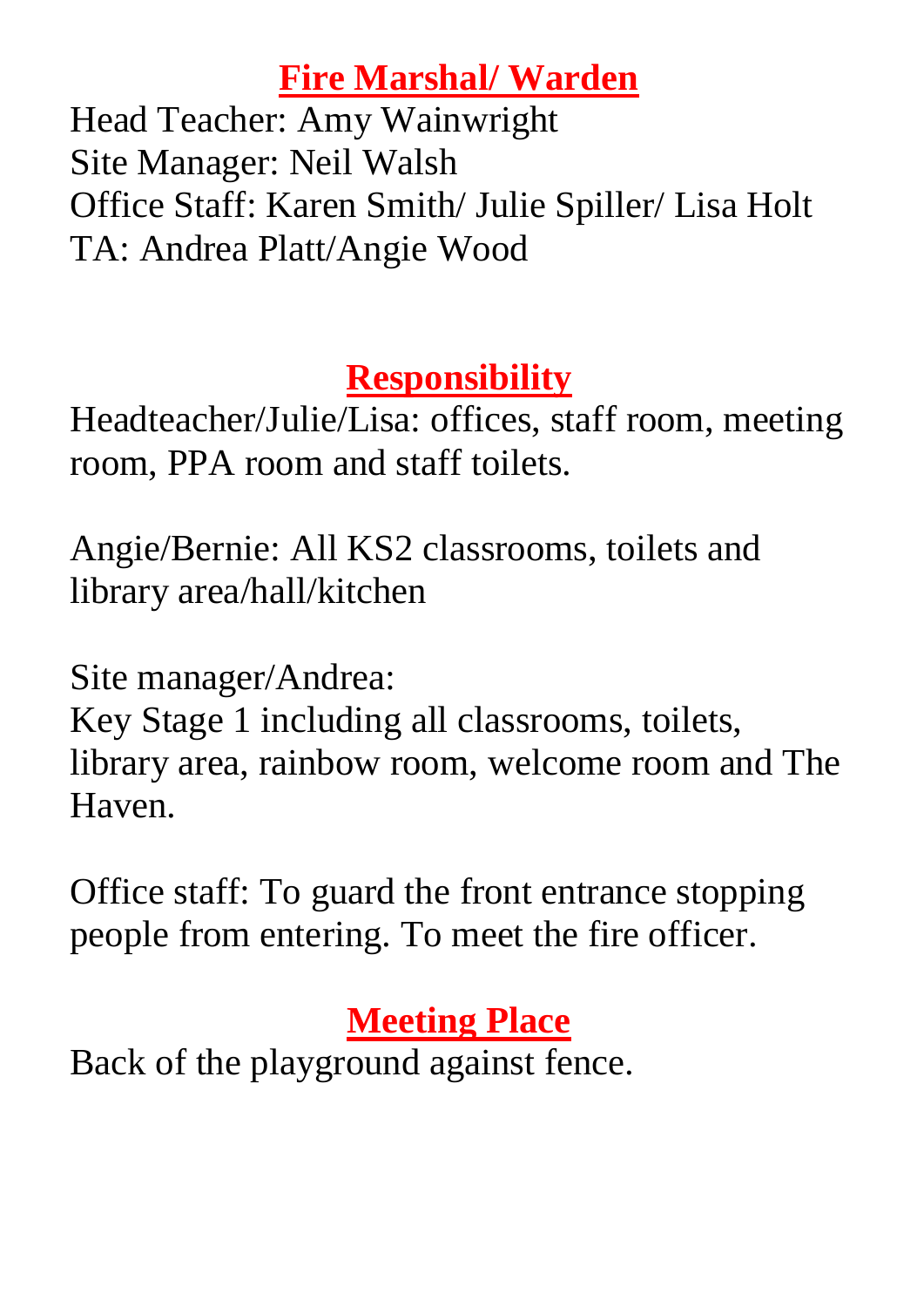### **Evacuation Plan**

Leave by CLASSROOM fire door when in class.

If all classes are in the hall half are to leave through KS1 Corridor (past Welcome room) and the other half FRONT DOOR.

KEY STAGE LEADERS to check key stage staff

HEADTEACHER/OFFICE to check all visitors and Kitchen staff/office staff on entry sign

On return to the building lock all outer gates SITE MANAGER job.

ALL STAFF to make sure all doors are shut behind them when leaving the building.

HEADTEACHER/ SITE MANAGER to go through role call starting with nursery and working through the school and check if safe to go back in.